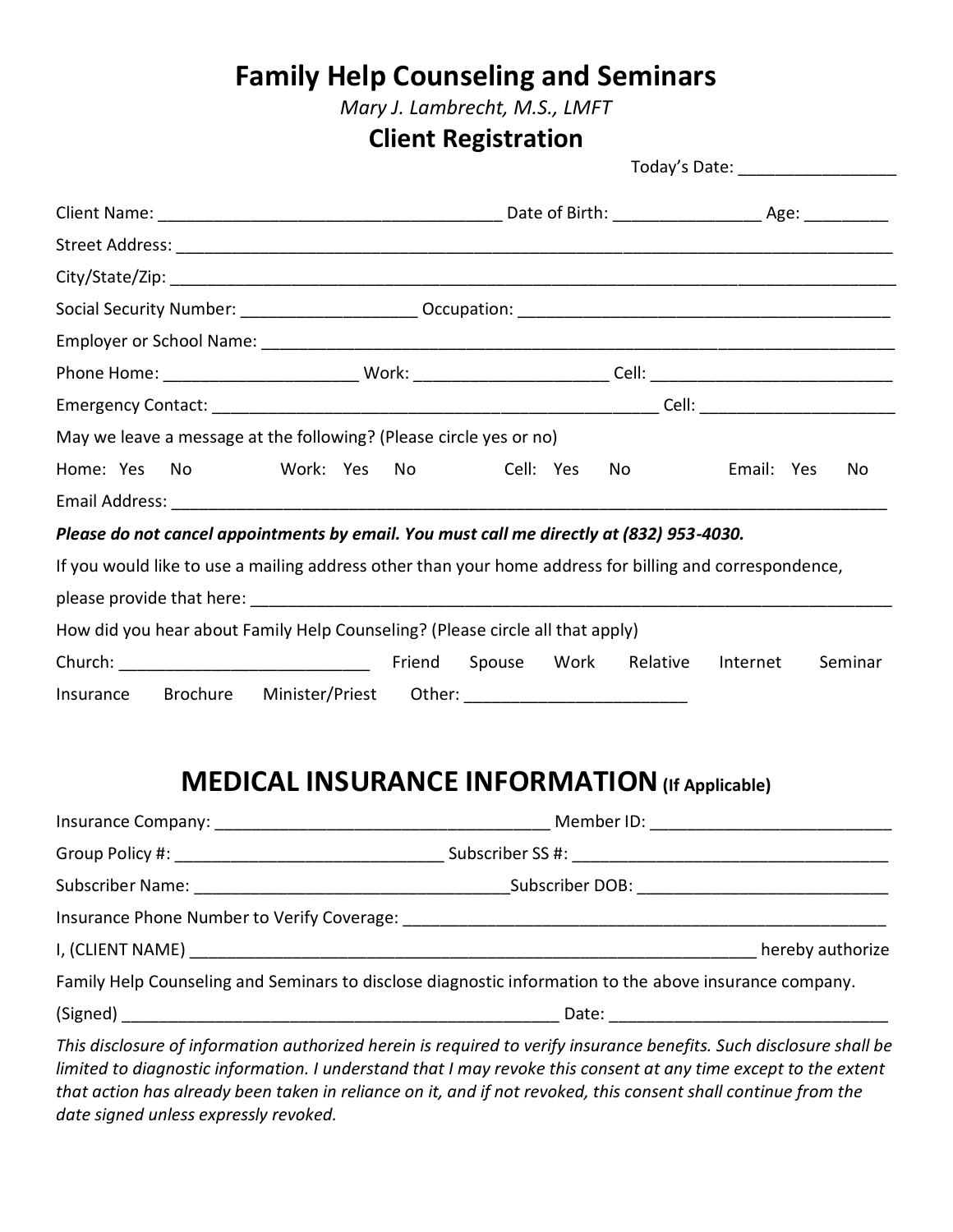*Mary J. Lambrecht, M.S., LMFT*

### **Consent for Treatment Form**

I have been provided a copy of the Family Help Counseling and Seminars policies and procedures concerning:

- Informed consent for treatment
- Confidentiality
- Office procedures
- Financial policies
- Policies to protect the privacy of your health information

I have read and hereby agree to the policies and procedures as written, and I grant consent to Family Help Counseling and Seminars to contact me as specified and for the use and disclosure of my health information as described in those policies and procedures.

| Client or Authorized Representative Signature                                                                                                                                                                                                                                                                          |                              | Date                             |
|------------------------------------------------------------------------------------------------------------------------------------------------------------------------------------------------------------------------------------------------------------------------------------------------------------------------|------------------------------|----------------------------------|
|                                                                                                                                                                                                                                                                                                                        | <b>Printed Name</b>          |                                  |
|                                                                                                                                                                                                                                                                                                                        | <b>Consent for Treatment</b> |                                  |
|                                                                                                                                                                                                                                                                                                                        |                              |                                  |
| I hereby voluntarily consent to mental health counseling by my therapist. I have relied on my therapist for<br>information in this regard and acknowledge that no warranty or guarantee has been made as to result or care.<br>This form has been fully explained to me, and I certify that I understand its contents. |                              |                                  |
|                                                                                                                                                                                                                                                                                                                        |                              |                                  |
| <b>Minor Consent</b>                                                                                                                                                                                                                                                                                                   |                              |                                  |
| As a parent, guardian, or managing conservator, I have provided the divorce decree or appropriate<br>documentation if necessary to hereby authorize Family Help Counseling and Seminars to provide services for:                                                                                                       |                              |                                  |
|                                                                                                                                                                                                                                                                                                                        |                              | DOB: ___________________________ |

Responsible Party Signature: \_\_\_\_\_\_\_\_\_\_\_\_\_\_\_\_\_\_\_\_\_\_\_\_\_\_\_\_\_\_\_\_\_\_\_\_\_\_\_\_\_\_\_\_\_\_\_ Date: \_\_\_\_\_\_\_\_\_\_\_\_\_\_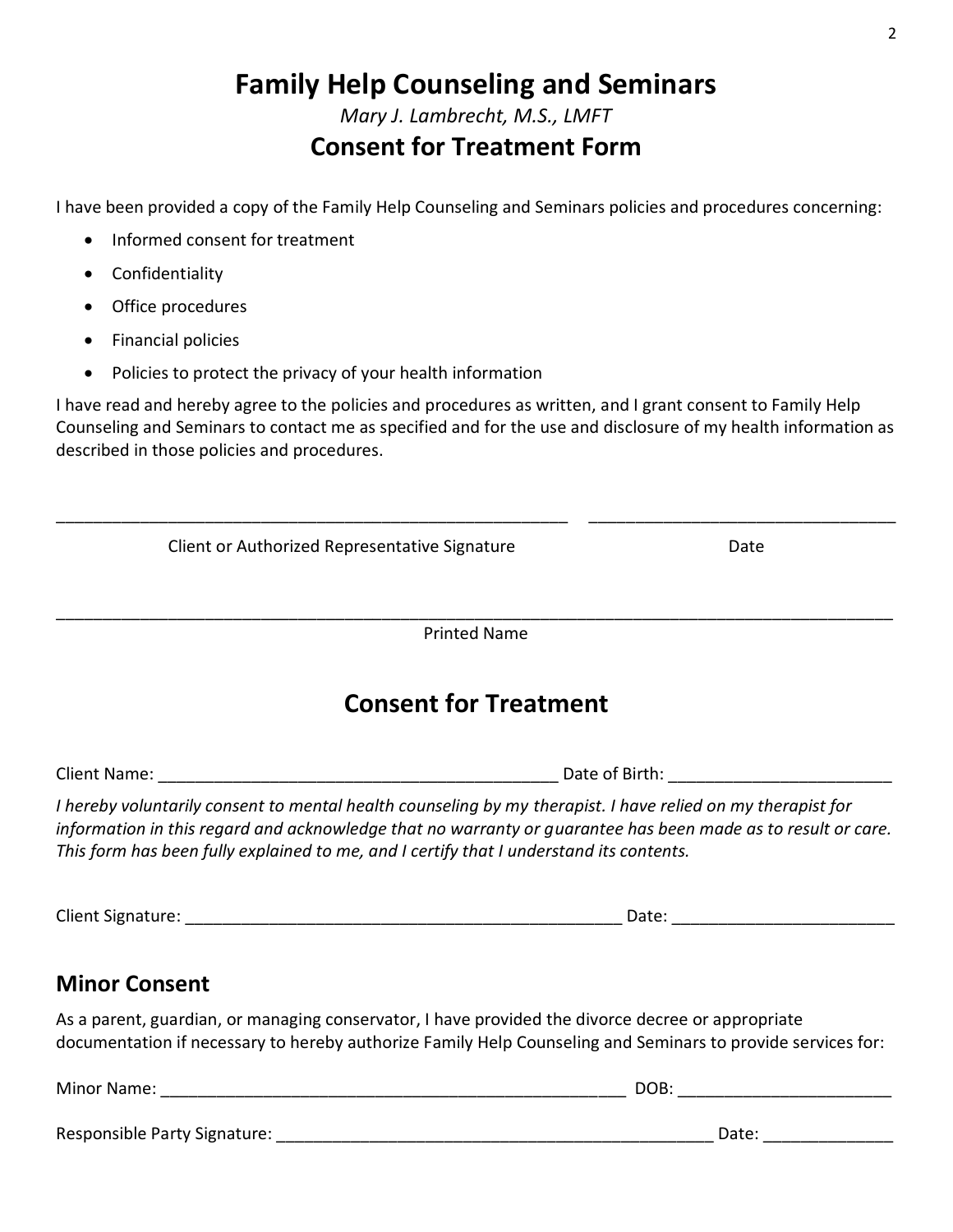*Mary J. Lambrecht, M.S., LMFT*

#### **Informed Consent Policies**

*Revised: September 1, 2016*

I am honored that you have chosen Family Help Counseling and Seminars to assist you in your personal growth. I am committed to providing quality services to my clients and ensuring that you have the information necessary to make informed decisions about your treatment process. If you have any questions regarding anything on this form, please discuss them with me before signing.

### **Philosophy**

Family Help Counseling and Seminars provides a professional and emotionally safe therapeutic environment. We welcome people of all ages and stages to learn practical, theoretically sound tools to better navigate relationship, family, and individual challenges. Sensitivity, professionalism, and respect for human dignity are fundamental to addressing mental health, relationship, and/or spiritual needs of individuals, couples, and families. We believe that through creating authentic, respectful relationships individuals, couples, and families can live healthier and more fulfilling lives.

### **Counseling/Therapy**

The relationship that exists between a therapist and a client is professional rather than social. Therefore, contact with your therapist will only take place in the provision of a professional service. In order to assist in the needs of you or your family, it may be necessary to refer you to other agencies or professionals. If so, we will assist you in facilitating these referrals. Your written consent is required to disclose any information about you or your family to individuals outside of Family Help Counseling and Seminars.

Individual and family therapy is an opportunity for healing and personal growth. We believe that individuals can possess the ability to do what is necessary to take an active role in this process. The length of time needed for therapy and the amount of intervention required varies with each individual. In order to receive the maximum benefits of therapy, your regular attendance and participation is imperative. In most cases, therapy is completely voluntary, and you can discuss ending your therapy relationship at any time. However, we recommend that, when possible, all therapy relationships be ended in an appropriate and therapeutic manner, generally requiring a final session to allow for closure.

During the therapy process, your therapist may recommend books for you to read, offer handouts, or use techniques to facilitate personal growth. We encourage you to discuss with your therapist any approach, technique, or practice with which you have questions, concerns, or need clarification. Therapy can be a difficult experience for some people. The disclosure of past hurts or current struggles can cause a temporary increase in depressive or anxious symptoms. If this occurs for you, please discuss the symptoms with your therapist.

### **Scope of Practice**

Your therapist has over 17 years of clinical experience and is a clinical fellow with the American Association of Marriage and Family Therapy. I have earned two master's degrees, in Marriage and Family Therapy and in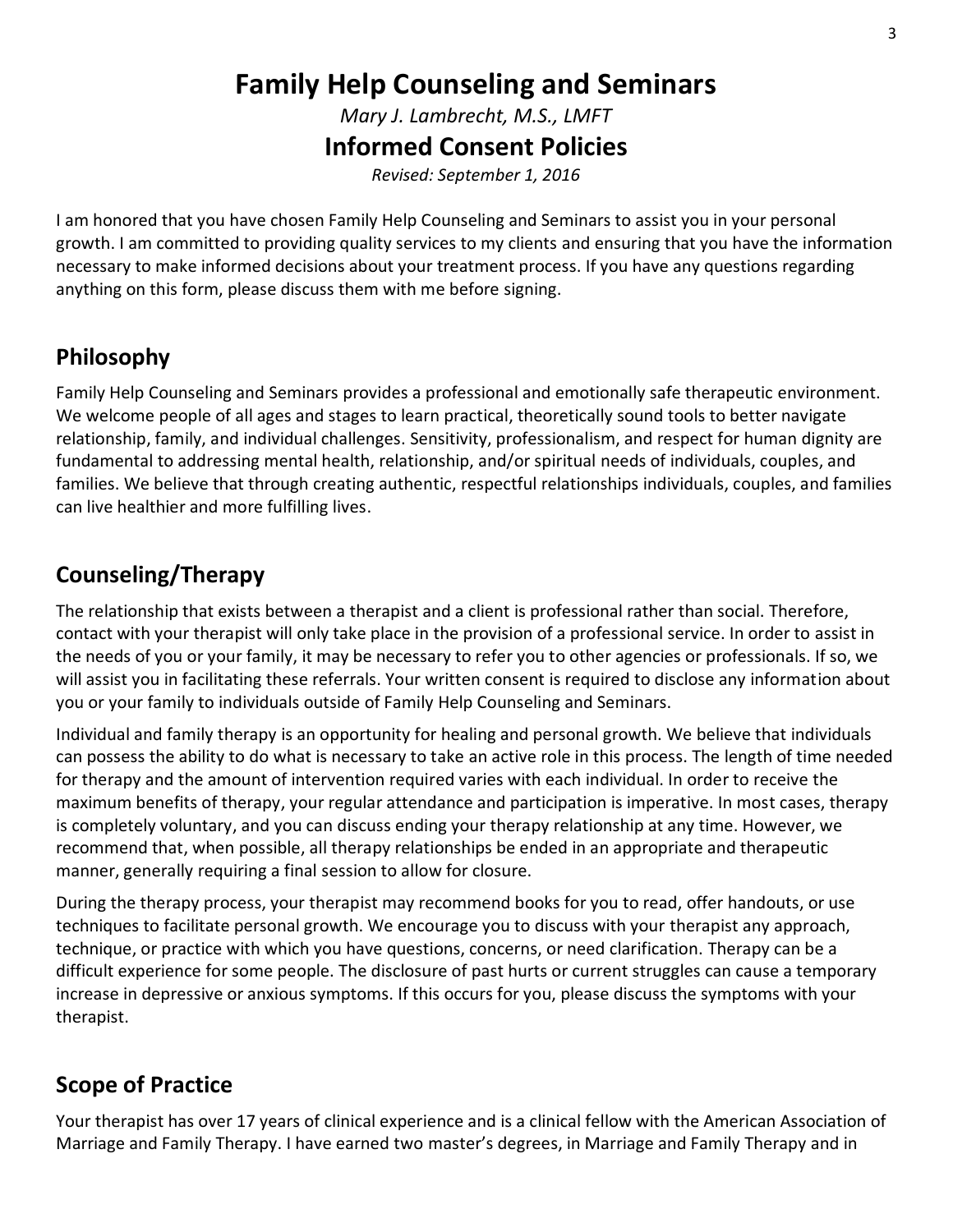Mental Health Counseling. In addition, I have post-graduate training in specialized areas of focus. Thus, I am equipped to help clients address a broad spectrum of relational, emotional, and psychological challenges. No therapist, however, is equipped to deal with all diagnoses. Based on my training and experience, the following diagnoses indicate symptoms that are beyond the scope of my best practices. When such a situation arises, I will work with you to refer you to a therapist who is better equipped to address your unique situation.

- Alzheimer's and other dementia
- Autism (depending upon the severity of the symptoms and ability of the client to respond to treatment)
- Borderline Personality Disorder
- Dissociative Identity Disorder (Multiple Personality Disorder)
- Narcissistic Personality Disorder
- Intellectual Disability (depending upon the severity of the symptoms and the ability of the client to respond to treatment)
- Primary Addiction (client will be required to undergo therapy for the addiction from another specialized provider in conjunction with the individual, couples', and/or family therapy that I provide)
- Refusal to comply with treatment recommendations (this will be discussed with the client, and referral to other therapists will be provided)
- Schizophrenia

# **Confidentiality**

Confidentiality is described as keeping private the information shared between a client and his/her therapist. Therapy sessions are strictly confidential. Information regarding your therapy sessions will not be discussed without your permission. *Please refer to the Notice of Privacy Policies and Practices that details under what circumstances confidentiality is limited.* Individuals involved in group therapy are required to maintain the confidentiality of the other group members outside of the group sessions.

### **Consent to Disclose Information**

At times, your therapist may need to consult with other professionals or agencies on your behalf. Your signed consent to disclose information to other agencies and/or individuals is required for that consultation to take place. Exceptions may include a subpoena by a court of law. If you have received or are currently receiving mental health services and/or psychotropic medications from another health care provider, we may request your consent to speak with those professionals and/or obtain copies of previous treatment records in order to coordinate your care. Providing treatment may depend upon our ability to communicate with these professionals.

*Please read the entire Notice of Privacy Policies and Practices relating to protected health care information and records, and the Health Insurance Portability & Accountability Act (HIPAA) law of 1996.*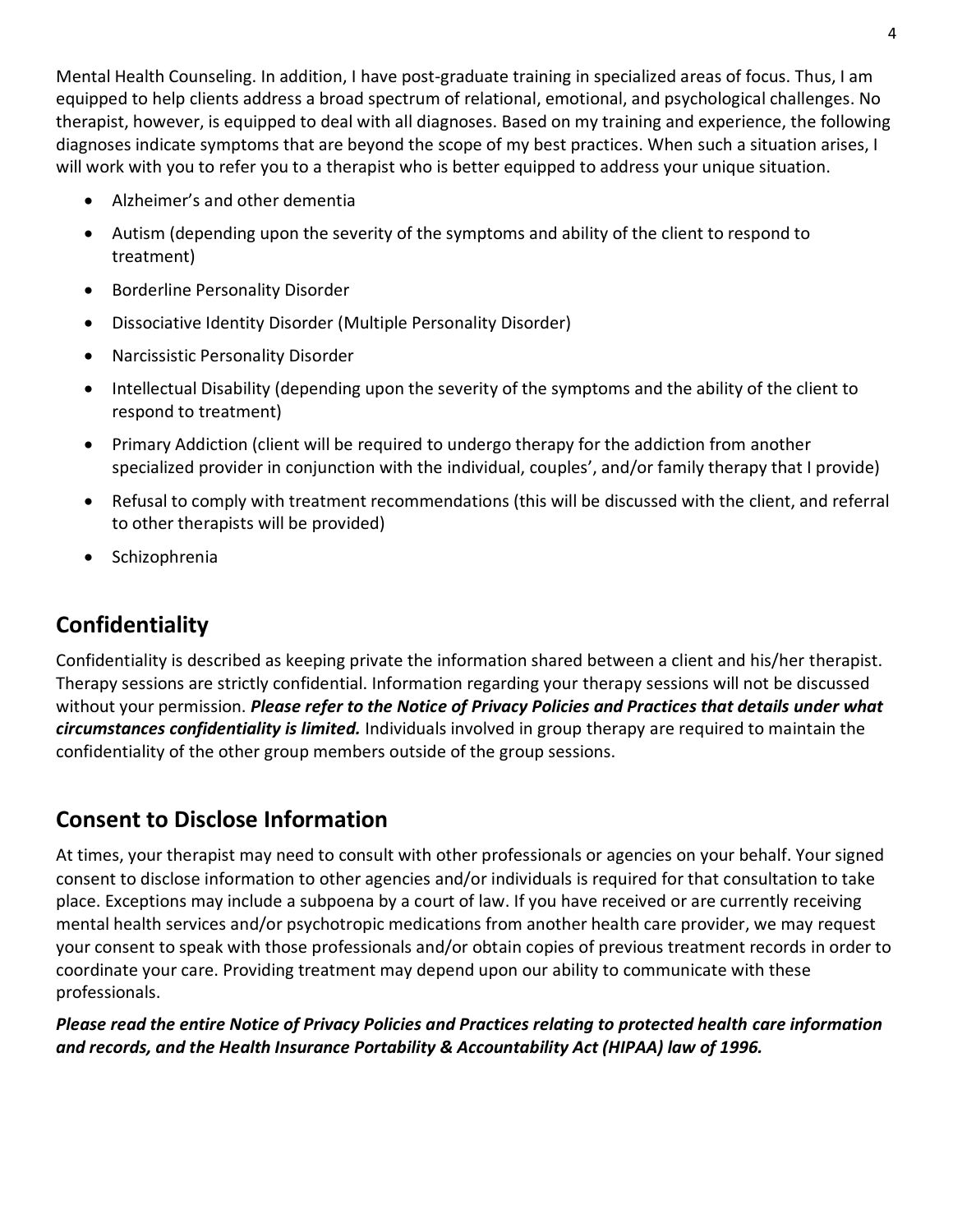### **Appointments**

Therapy services are by appointment only. You are responsible for keeping your appointments and arriving on time. We retain the right to discontinue services if you have missed more than two consecutive appointments, if you do not pay your therapy fees in a timely manner, if you continually refuse to comply with treatment recommendations, if it is clear that you are receiving no benefits from therapy, if you exhibit abuse behavior, if you engage in criminal behavior on the premises, or if you knowingly violate the confidentiality of another client (e.g., in group settings).

*We cannot allow unattended minors under age 12 in the waiting room.* There are no nursery services available during therapy appointments. If you do not have childcare arranged, please call to reschedule your appointment.

*Parents and/or guardians must remain in the waiting room during their child's therapy session, unless they accompany the child in the session.*

### **Office Hours**

Monday – Friday, 9:00 a.m. to 6:00 p.m. by appointment only.

#### **Communication and Emergency Services**

You can reach your therapist by calling the business number (832/953-4030). If I am unavailable or you have called after hours, you can leave a message. I will return your call at my earliest convenience. *If you are in crisis and it is after hours, please call 911 or proceed to your nearest emergency room. You can also call the Tri-County 24-Hour Crisis Line: 800/659-6994.*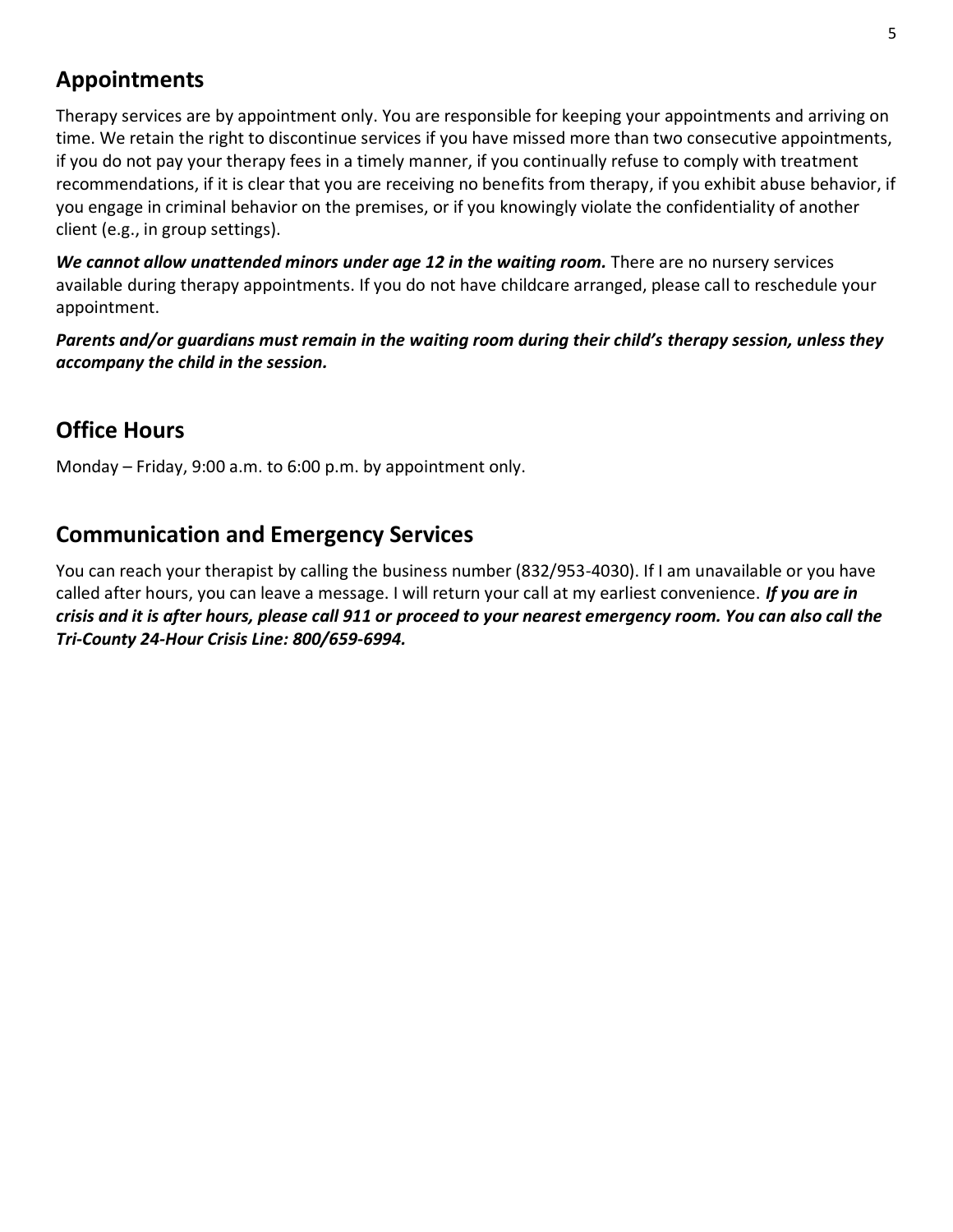*Mary J. Lambrecht, M.S., LMFT*

#### **Financial Policies**

*Revised: September 1, 2016*

#### **Financial Arrangements and Insurance**

We, at Family Help Counseling and Seminars, are committed to providing you with the best possible care. In order to achieve this goal, we need your assistance and your understanding of our payment/insurance policies. **The client is responsible for payment of services at the time of service. You may pay with cash, check, or most major credit cards.**

Each insurance company's coverage is unique. We cannot guarantee any insurance company will cover the cost of services. A response time from insurance is normally two weeks, but could take up to six weeks. We must emphasize that, as health care providers, our relationship is with you, not your insurance company. While providing you with a completed claim form is a courtesy we extend to our clients, all charges are your responsibility from the date the services are rendered. Your questions regarding reimbursement by your insurance company should be directed to your insurance company. In situations of divorce or separation, the individual who enlists the services of Family Help Counseling and Seminars will be responsible for all fees. Clients with a prior balance at the time services are obtained will be asked to pay the prior balance in full before being seen. Clients are not required to utilize their health insurance in order to receive therapy. Selfpay of the full fee is welcomed at any time for clients who do not have in-network insurance.

#### **In-Network Insurance**

At this time, Family Help Counseling and Seminars is in-network with Blue Cross/Blue Shield of Texas and Beacon Health/Value Options. However, it is your responsibility to check your personal policy for mental health coverage. (Some policies have mental health coverage and other policies have limited or no coverage). As a courtesy to you, we will file your in-network claims. Co-pay amounts (per your policy) will be collected at the time of your appointment. Prior to your first appointment, I will obtain your insurance information and verify the amount of your coverage and co-pay.

#### **Out-of-Network Insurance**

If you have insurance other than Blue Cross/Blue Shield of Texas or Beacon Health/Value Options, we are in your policy's out-of-network plan. You may call the number on the back of your insurance card for information on your out-of-network coverage. You will be charged the full session fee, payable at the time of the appointment. As a courtesy to you, we will provide you with a completed claim form, which you may file with your insurance company. Your insurance company would then typically mail any insurance reimbursement directly to you.

#### **Session Fees**

The fee for an original intake session at Family Help Counseling and Seminars is **\$195 (80-90 minutes).** The fee for therapy sessions thereafter is **\$130 (50-60 minute session) and \$65 per person for group therapy sessions.**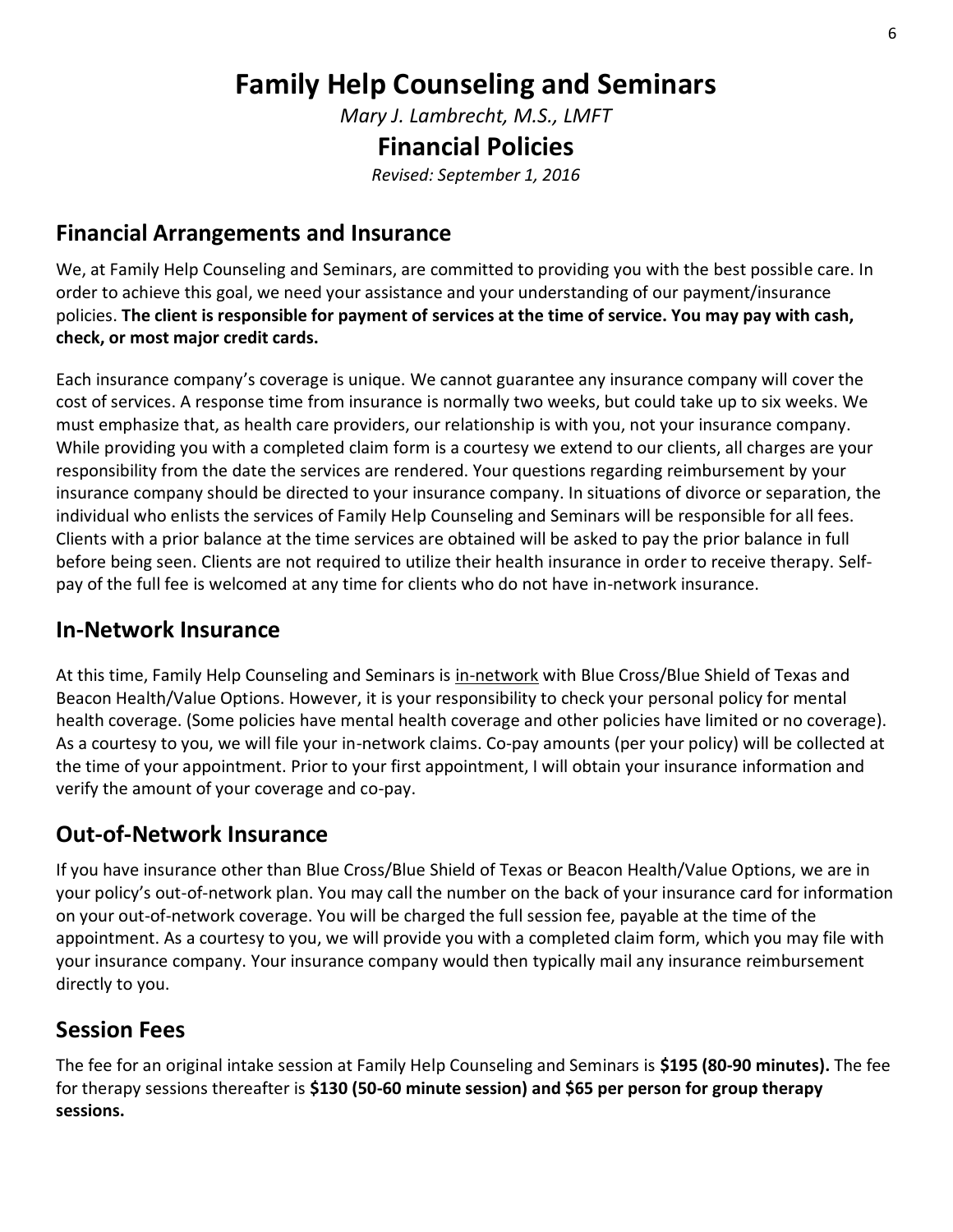### **Methods of Payment**

We accept cash, check, and most major credit cards. We do not accept post-dated checks, nor will we hold checks for any length of time. We maintain your credit card information in your file at our office, so that we can charge your card automatically at the time of your appointment or for missed appointments or late cancellations. We do not store credit card information electronically.

### **Returned Checks**

There will be a \$25 fee assessed per check for any and all checks returned from the bank for any reason.

#### **Missed Appointments and No-Shows**

We see clients on an appointment basis and request that you call in advance so we can reserve time for you. We make every effort to honor all commitments and request that you extend the same courtesy to us and to our other clients by *calling us at least 24 hours in advance, if you are unable to keep your appointment*. **PLEASE CALL THE BUSINESS NUMBER TO CANCEL APPOINTMENTS. EMAIL IS NOT MONITORED FOR CANCELLATIONS.** We make reminder calls; however, it is ultimately the client's responsibility to track their appointments. You will be charged the full fee for late cancellation or not attending the appointment, as our office often cannot fill your allotted time. *Insurance does not accept billing for late cancellations.* We know there are emergencies due to circumstances beyond your control. Please notify us as soon as possible if you have an emergency.

### **Minor Clients**

For all services rendered to minor clients, the adult accompanying the client is responsible for payment. If the parents are divorced, the parent that accompanies the minor is responsible for the payments, regardless of the custodial agreement. If the non-custodial parent accompanies the minor, arrangements can be made for the custodial parent to pay for the session ahead of time.

#### **Information Change**

Please advise me of any address, phone number, or insurance changes promptly.

### **Collection Procedures**

I am available to help you with questions regarding our fees and financial policies. Once made in writing, agreements are binding. We consider payment by the client for services rendered to be an important part of the client's role in the client/therapist relationship. Prompt payment for services rendered is expected, and failure to comply or respond to communications from our office may result in discharge from the practice. Hence, unless you make prior arrangements, prior balances must be resolved before any therapy session.

### **Other Services**

**Legal Testimony:** Please be advised that I do not provide consultation, evaluation, or legal expert testimony in child custody, child visitation, or molestation cases. I will assist you with a referral if you need these services. However, should I be ordered by the court to give my opinion, fees will be charged at the rate of \$300, portal to portal. This includes, but is not limited to, all time involved for preparation, parking, mileage, travel time to and from court, time in court, and all other expenses involved in testifying. This fee will apply as well to depositions or interrogatories.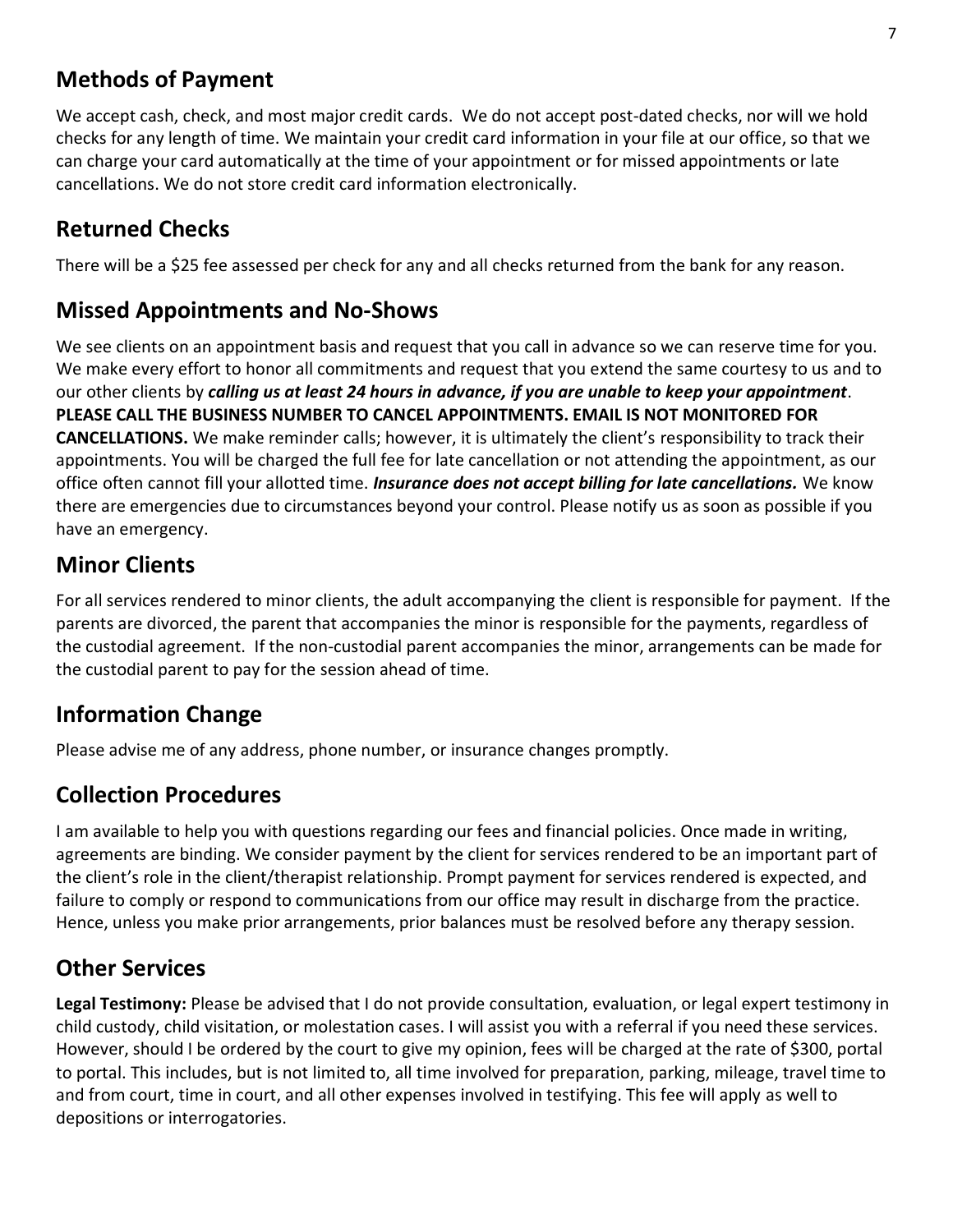**Consultation:** Records review, consultation with clients, litigants, attorneys (in person, via phone, or by email), reports, waiting at court, or any other service provided will be charged at the rate of \$150 per hour in 15 minute increments.

**Miscellaneous:** Charges for other professional services not related to legal testimony are prorated at the regular therapy fee per hour in 15-minute increments. These services include, but are not limited to, phone calls that exceed 15 minutes, insurance reports, third-party consultations, and correspondence. Off-site consultation includes travel time to and from the appointment.

*For legal testimony and miscellaneous paragraphs above, we are not able to bill insurance for these services.*

*I have read and understand the financial policy and fee schedule of Family Help Counseling and Seminars, and I agree to be bound by its terms. I also understand and agree that such terms may be amended from time to time by mutual agreement.*

|                                                                                  | Date<br><u> 1989 - Johann Stoff, Amerikaansk politiker (</u> |
|----------------------------------------------------------------------------------|--------------------------------------------------------------|
| <b>Credit Card Information</b>                                                   |                                                              |
|                                                                                  |                                                              |
|                                                                                  |                                                              |
| CVV (3-digit code) ____________ Billing zip code _______________________________ |                                                              |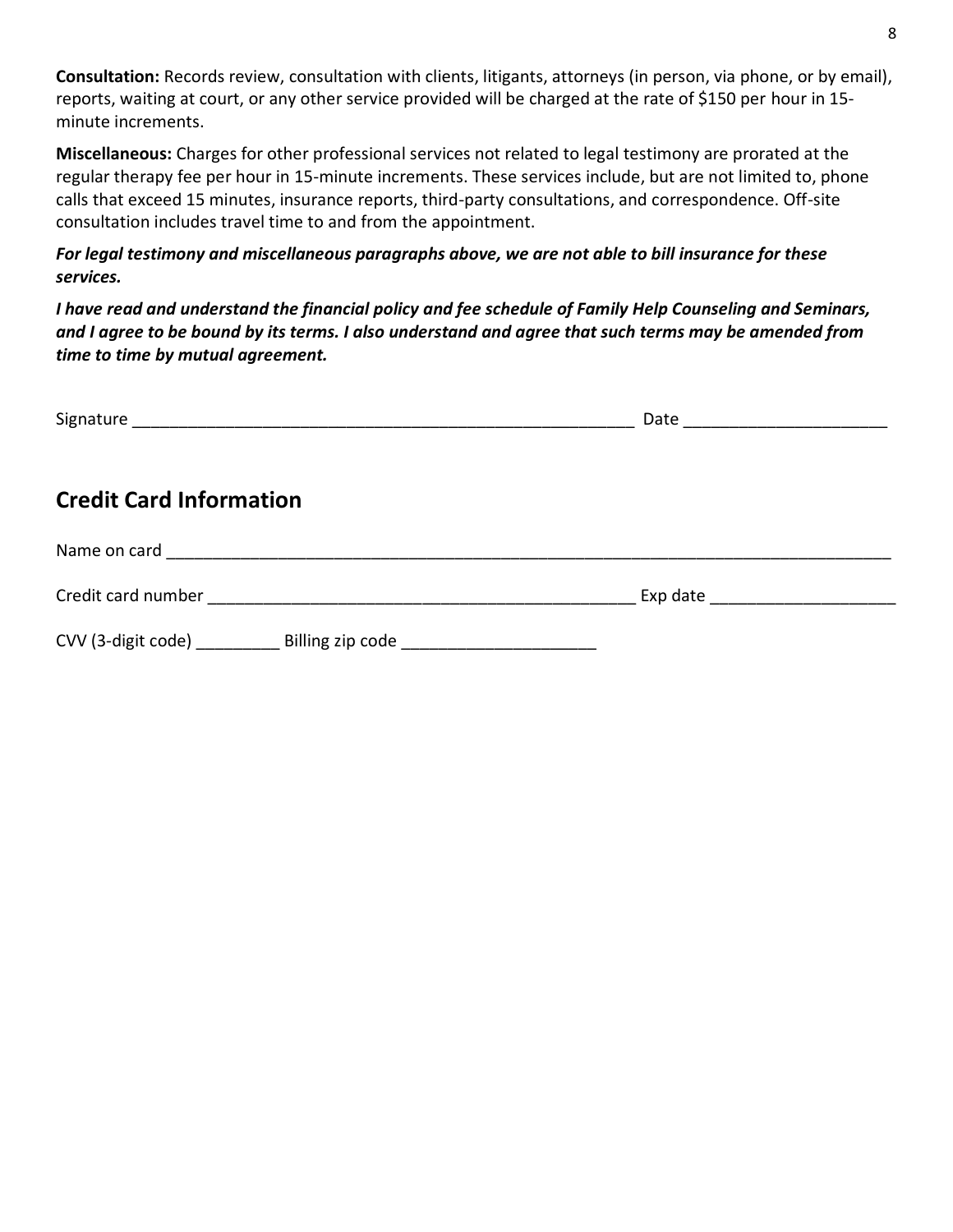*Mary J. Lambrecht, M.S., LMFT*

# **Notice of Policies and Practices to Protect**

# **the Privacy of Your Health Information**

*THIS NOTICE DESCRIBES HOW PSYCHOLOGICAL AND MEDICAL INFORMATION ABOUT YOU MAY BE USED AND DISCLOSED AND HOW YOU CAN GET ACCESS TO THIS INFORMATION. PLEASE REVIEW IT CAREFULLY.*

#### **I. Uses and Disclosures for Treatment, Payment, and Health Care Operations**

Family Help Counseling and Seminars may use or disclose your protected health information (PHI) for treatment, payment, and health care operations purposes with your general consent. To help clarify these terms, here are some definitions:

- "PHI" refers to information in your health record that could identify you.
- "Treatment" is when we provide, coordinate, or manage your health care and other services related to your health care. An example of treatment would be when your therapist consults with another health care provider, such as your family physician or mental health professional.
- "Payment" is when we obtain reimbursement for your health care. Examples of payment are when we disclose your PHI to your health insurer to obtain reimbursement for your health care or to determine eligibility or coverage.
- "Health care operations" are activities that relate to the performance and operation of our practice. Examples of health care operations are quality assessment and improvement activities, business related matters such as audits and administrative services, and case management and care coordination.
- "Use" applies only to activities within Family Help Counseling and Seminars that utilizes information that identifies you.
- "Disclosure" applies to activities outside of Family Help Counseling and Seminars, such as releasing, transferring, or providing access to information about you to other parties.

### **II. Uses and Disclosures Requiring Authorization**

We may use or disclose PHI for purposes outside of treatment, payment, and health care operations when your appropriate authorization is obtained. An "authorization" is written permission above and beyond the general consent that permits only specific disclosures. In those instances when we are asked for information for purposes outside of treatment, payment, and health care operations, we will obtain an authorization from you before releasing this information. We will also need to obtain an authorization before releasing your psychotherapy notes. "Psychotherapy notes" are notes we have made about our conversation regarding a private, group, joint, or family therapy session. These notes are given a greater degree of protection than PHI.

You may revoke all such authorizations (of PHI or psychotherapy notes) at any time, provided each revocation is in writing. You may not revoke an authorization to the extent that (1) we have relied on that authorization or (2) if the authorization was obtained as a condition of obtaining insurance coverage, and the law provides the insurer the right to contest the claim under the policy.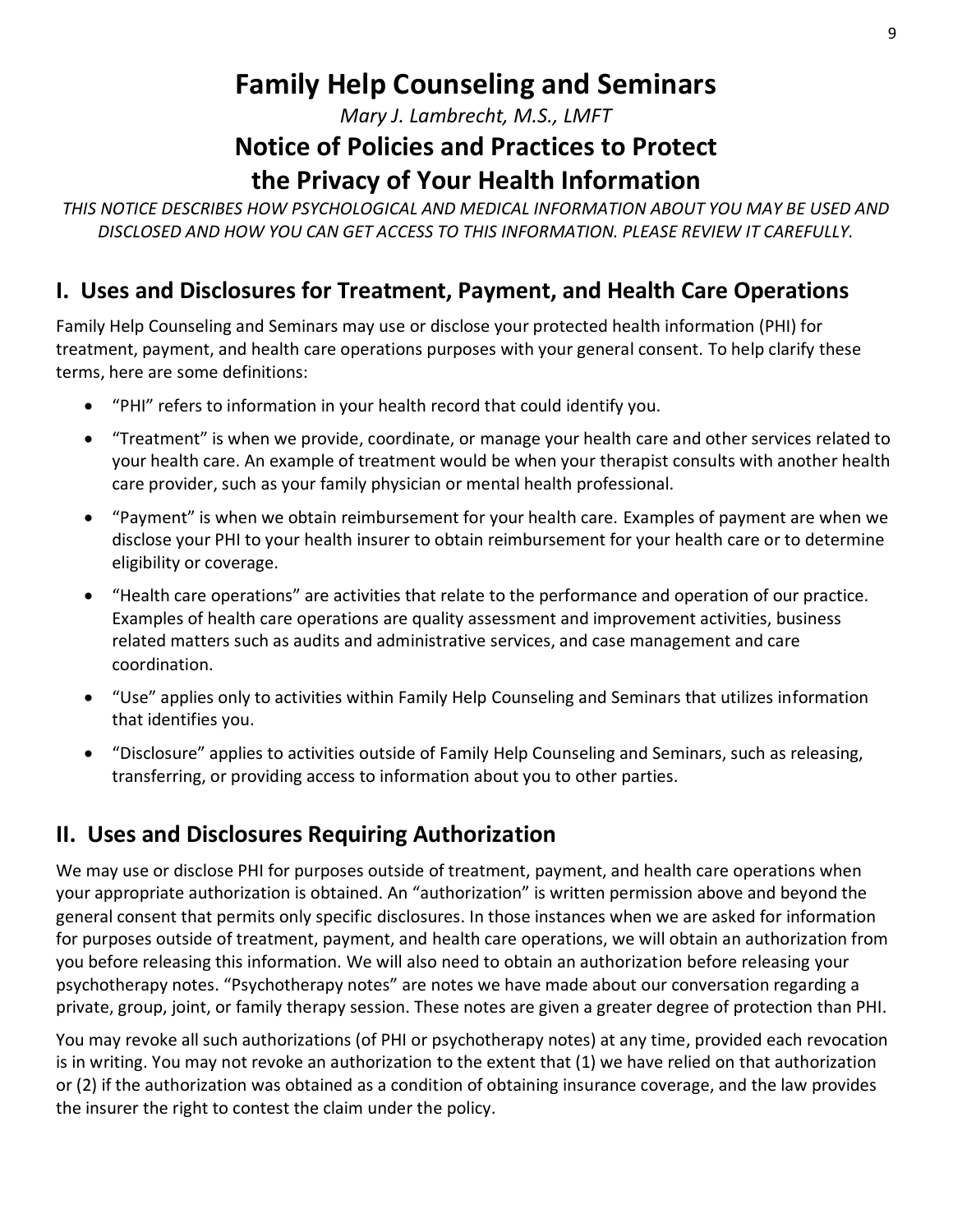#### **III. Uses and Disclosures with Neither Consent nor Authorization**

We may use or disclose PHI without your consent or authorization in the following circumstances:

- **Child Abuse:** If we have cause to believe that a child has been, or may be, abused, neglected, or sexually abused, we must make a report of such within 48 hours to the Texas Department of Protective and Regulatory Services, the Texas Youth Commission, or to any local or state law enforcement agency.
- **Abuse of the Elderly and Disabled:** If we have cause to believe that an elderly or disabled person is in a state of abuse, neglect, or exploitation, we must immediately report such to the Department of Protective and Regulatory Services.
- **Sexual Misconduct by a Therapist:** If you report to us any situation that constitutes sexual misconduct by a current or former therapist, then we are required to inform the licensing authority of the offending therapist.
- **Regulatory Oversight:** If a complaint is filed against me with a regulatory authority, they have the authority to subpoena confidential mental health information relevant to that complaint.
- **Judicial or Administrative Proceedings:** If you are involved in a court proceeding and a request is made for information about your diagnosis and treatment and the records thereof, such information is privileged under state law, and we will not release information without written authorization from you or your personal or legally appointed representative or a court order. The privilege does not apply when you are being evaluated for a third party or where the evaluation is court ordered. You will be informed in advance if this is the case.
- **Serious Threat to Health or Safety:** If we determine that there is a probability of imminent physical injury by you to yourself or others, or there is a probability of immediate mental or emotional injury to you, we may disclose relevant confidential mental health information to medical or law enforcement personnel.
- **Worker's Compensation:** If you file a worker's compensation claim, we may disclose records relating to your diagnosis and treatment to your employer's insurance carrier.

#### **IV. Client's Rights and Our Professional Duties**

#### **1. Client's Rights**

- *Right to Request Restrictions:* You have the right to request restrictions on certain uses and disclosures of PHI about you. However, we are not required to agree to a restriction you request.
- *Right to Receive Confidential Communications by Alternative Means and at Alternative Locations:* You have the right to request and receive confidential communications of PHI by alternative means and at alternative locations. For example, you may not want a family member to know that you are seeking our services. Upon your request, we will send bills or other correspondence to another address.
- *Right to Inspect and Copy:* You have the right to inspect or obtain a copy (or both) of PHI and psychotherapy notes in your therapist's mental health and billing records used to make decisions about you for as long as the PHI is maintained in the record. We may deny you access to PHI under certain circumstances, but in some cases, you may have this decision reviewed. On your request, we will discuss with you the details of the request and denial process.
- *Right to Amend:* You have the right to an amendment of PHI for as long as the PHI is maintained in the record. We may deny your request. On your request, we will discuss with you the details of the amendment process.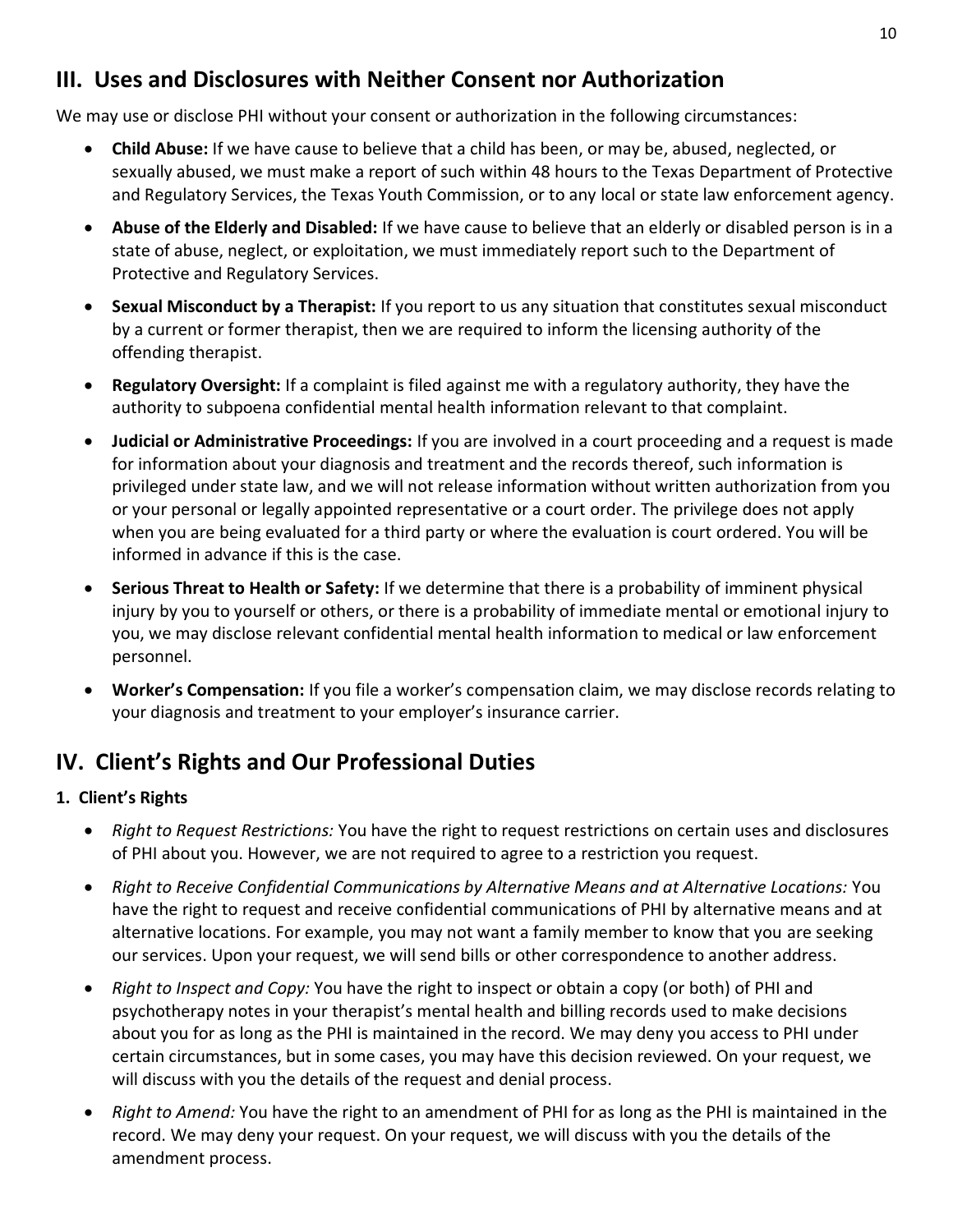• *Right to an Accounting:* You generally have the right to receive an accounting of disclosures of PHI for which you have neither provided consent nor authorizations (as described in Section III of this Notice). On your request, we will discuss with you the details of the accounting process.

#### **2. Our Professional Duties**

- We are required by law to maintain the privacy of PHI and to provide you with a notice of our legal duties and privacy practices with respect to PHI.
- We reserve the right to change the privacy policies and practices described in this notice. Unless we notify you of such changes, however, we are required to abide by the terms currently in effect.
- If we revise our policies and practices, we will post a current copy in our offices. A current copy will always be available on our website and you may request a personal copy.

### **V. Questions and Complaints**

If you have questions about this notice, disagree with a decision we make about access to your record, or have other concerns about your privacy rights, you may contact me at (832) 953-4030.

If you believe that your privacy rights have been violated and wish to file a complaint with our office, you may send your written complaint to Family Help Counseling and Seminars, 26205 Oak Ridge Drive, Unit 113, Spring, Texas 77380.

You may also send a written complaint to the Texas Department of State Health Services, Investigations, PO Box 141369, Austin, Texas 73714-1369 or call (800) 942-5540

You have specific rights under the Privacy Rule. We will not retaliate against you for exercising your right to file a complaint.

### **VI. Effective Date, Restrictions, and Changes to Privacy Policy**

This notice will go into effect on September 1, 2016. We reserve the right to change the terms of this notice and to make the new notice provisions effective for all PHI that we maintain. We will provide you with a revised notice in our lobby and on our web site. You may request a personal copy at any time.

# **VII. Coordination of Care Between Health Care Providers and Release of Information**

Communication between behavioral health care providers and your primary care physician (PCP), other behavioral health providers and/or facilities is important to ensure that you receive comprehensive and quality health care. This form will allow your therapist to share protected health information (PHI) with your other providers. This information will not be released without your signed authorization. This PHI may include diagnosis, treatment plan, progress, and medication, if necessary.

# **Client Rights**

- You may end this authorization (permission to use or disclose information) any time by providing a written revocation request.
- If you make a request to end this authorization, it will not include information that already may have been used or disclosed based on previous permission.